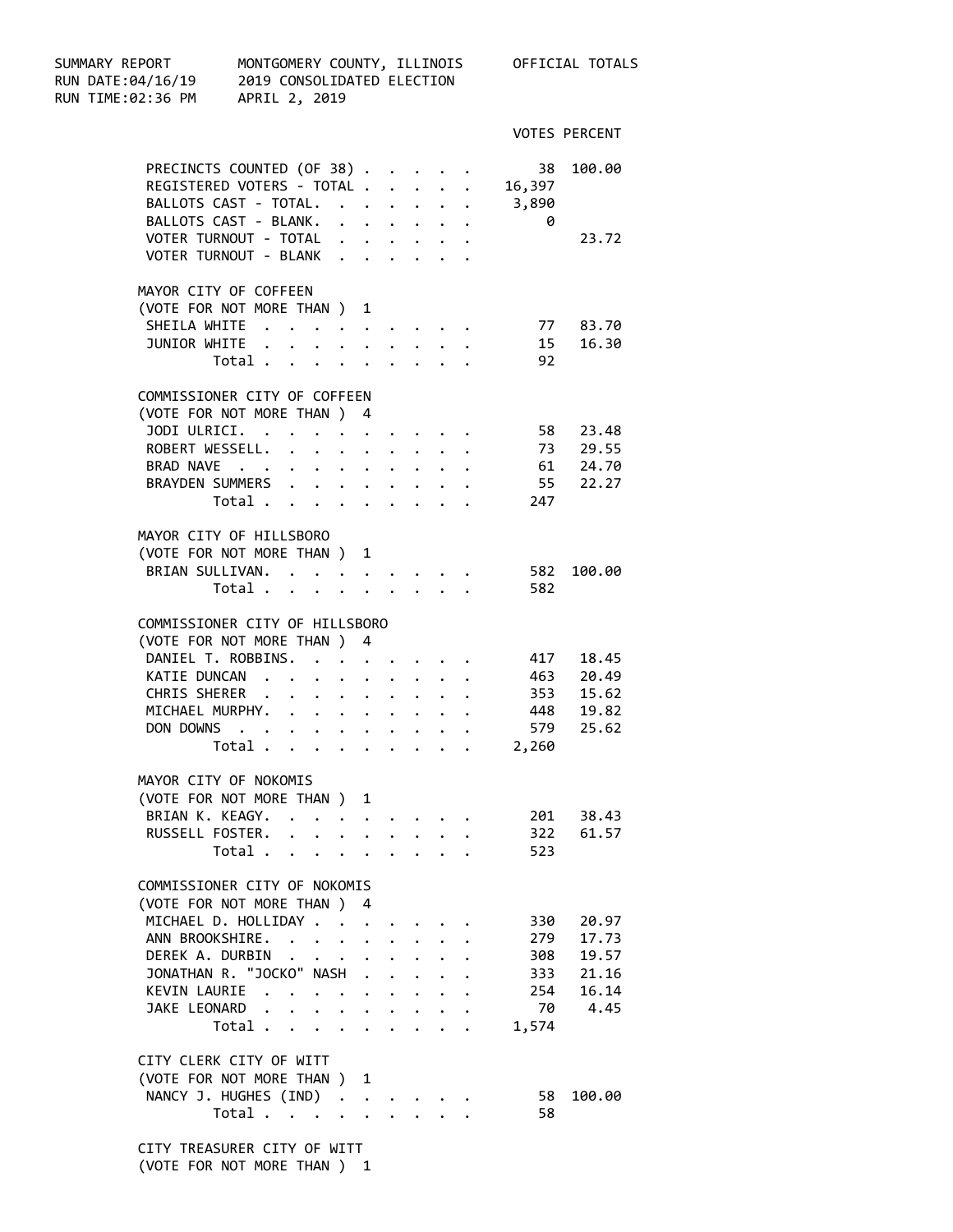| SONIA L. HODSON (IND)<br>Total                                                                                                         |                      |              |  |                                            | 61<br>61   | 100.00                           |
|----------------------------------------------------------------------------------------------------------------------------------------|----------------------|--------------|--|--------------------------------------------|------------|----------------------------------|
| ALDERMAN WITT - WARD 1<br>(VOTE FOR NOT MORE THAN ) 1<br>NO CANDIDATE FILED                                                            |                      |              |  |                                            | 0          |                                  |
| ALDERMAN WITT - WARD 2<br>(VOTE FOR NOT MORE THAN ) 1<br>GARY D. YESKE (IND)<br>Total                                                  |                      |              |  |                                            | 24<br>24   | 100.00                           |
| ALDERMAN WITT - WARD 3<br>(VOTE FOR NOT MORE THAN ) 1<br>NO CANDIDATE FILED                                                            |                      |              |  |                                            | 0          |                                  |
| ALDERMAN WITT - WARD 3 (2 YR)<br>(VOTE FOR NOT MORE THAN ) 1<br>JAMES VAN OSTRAN (IND)<br>Total                                        | $\ddot{\phantom{0}}$ |              |  |                                            | 38<br>38   | 100.00                           |
| ALDERMAN LITCHFIELD - WARD 1<br>(VOTE FOR NOT MORE THAN ) 1<br>DWAYNE GERL (IND).<br>Total                                             |                      |              |  |                                            | 128<br>128 | 100.00                           |
| ALDERMAN LITCHFIELD - WARD 2<br>(VOTE FOR NOT MORE THAN ) 1<br>DAVID L. HOLLO (IND).<br>Total                                          |                      |              |  |                                            | 108<br>108 | 100.00                           |
| ALDERMAN LITCHFIELD - WARD 3<br>(VOTE FOR NOT MORE THAN )<br>TIMOTHY W. WRIGHT (IND).<br>Total                                         | 1                    |              |  |                                            | 192<br>192 | 100.00                           |
| ALDERMAN LITCHFIELD - WARD 3 (2 YR)<br>(VOTE FOR NOT MORE THAN ) 1<br>KASSIDY PAINE (IND)                                              |                      |              |  |                                            | 177        | 100.00                           |
| Total $\cdots$<br>ALDERMAN LITCHFIELD - WARD 4<br>(VOTE FOR NOT MORE THAN ) 1<br>WOODROW STREET (IND).                                 |                      |              |  |                                            | 177<br>298 | 100.00                           |
| Total<br>VILLAGE TRUSTEE VILLAGE OF BUTLER<br>(VOTE FOR NOT MORE THAN ) 3                                                              | $\ddot{\phantom{0}}$ |              |  | $\mathbf{r} = \mathbf{r} \cdot \mathbf{r}$ | 298        |                                  |
| CATHY SHEPHERD (IND).<br>CARA GOODALL (IND)<br>CARY CUNNINGHAM (IND) .<br>Total                                                        | $\mathbf{L}$         | $\mathbf{L}$ |  |                                            | 42         | 14 33.33<br>14 33.33<br>14 33.33 |
| VILLAGE TRUSTEE VILLAGE OF COALTON<br>(VOTE FOR NOT MORE THAN ) 3<br>STEVE LEE (IND)<br>STEVE KIMBRO (IND)<br>ROD ELLER (IND)<br>Total |                      |              |  |                                            | 145        | 51 35.17<br>48 33.10<br>46 31.72 |
| VILLAGE TRUSTEE VILLAGE OF COALTON (2 YR)<br>(VOTE FOR NOT MORE THAN ) 1<br>NO CANDIDATE FILED                                         |                      |              |  |                                            | 0          |                                  |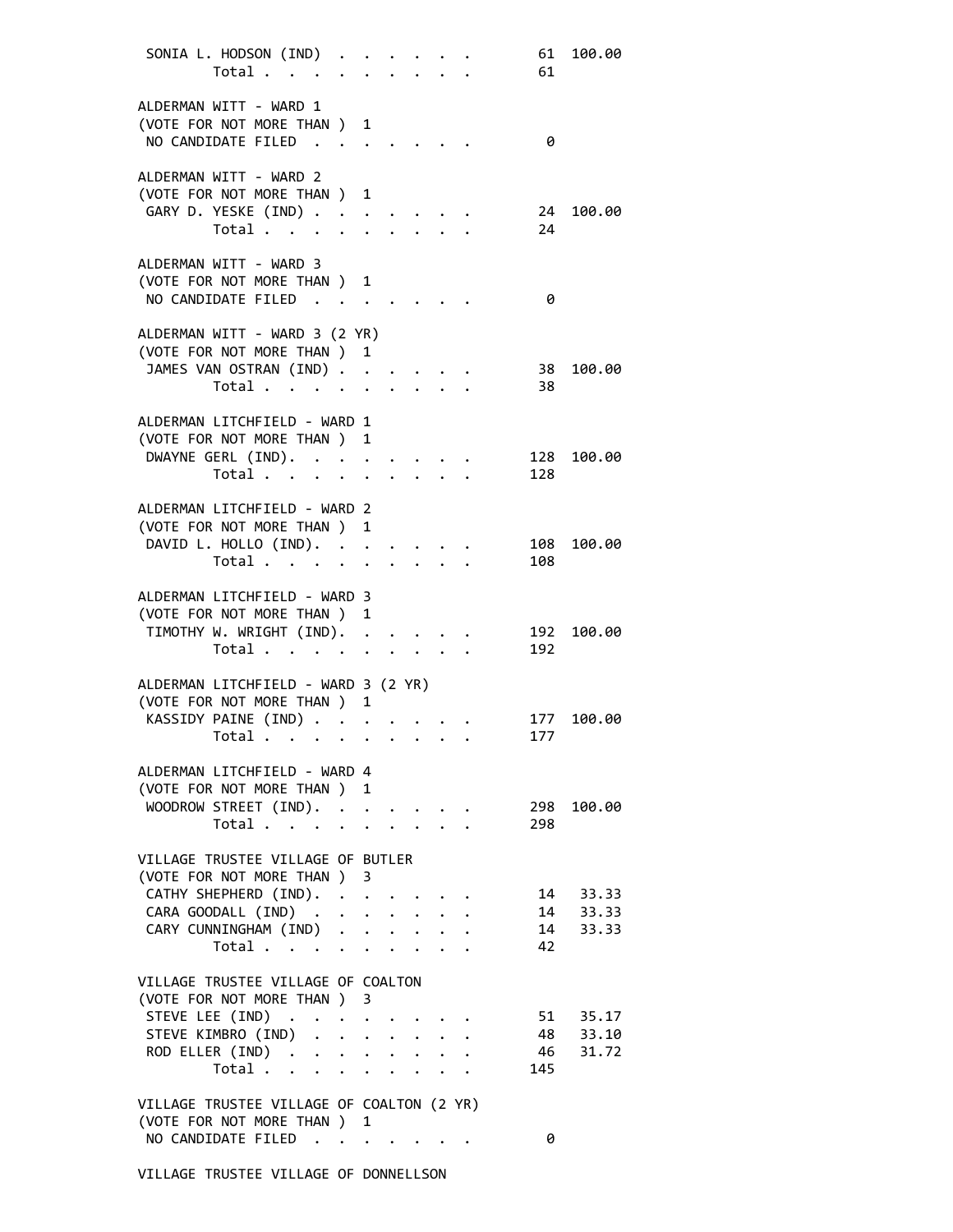| (VOTE FOR NOT MORE THAN ) 3                                                            |  |   |  |  |     |                      |
|----------------------------------------------------------------------------------------|--|---|--|--|-----|----------------------|
|                                                                                        |  |   |  |  |     |                      |
| GARY LONG (IND) 12 38.71<br>PAMELLA SHORT (IND) 7 22.58<br>FRANCES JETT (IND) 12 38.71 |  |   |  |  |     |                      |
|                                                                                        |  |   |  |  |     |                      |
| Total $\cdots$ $\cdots$ $\cdots$                                                       |  |   |  |  | 31  |                      |
|                                                                                        |  |   |  |  |     |                      |
| VILLAGE TRUSTEE VILLAGE OF DONNELLSON (2 YR)                                           |  |   |  |  |     |                      |
| (VOTE FOR NOT MORE THAN )                                                              |  | 1 |  |  |     |                      |
| KENNETH BUCKINGHAM (IND)                                                               |  |   |  |  |     | 11 100.00            |
| Total $\cdots$ $\cdots$ $\cdots$                                                       |  |   |  |  | 11  |                      |
|                                                                                        |  |   |  |  |     |                      |
| VILLAGE TRUSTEE VILLAGE OF FARMERSVILLE                                                |  |   |  |  |     |                      |
| (VOTE FOR NOT MORE THAN ) 3                                                            |  |   |  |  |     |                      |
| MARK KRAGER (IND). 69 27.82                                                            |  |   |  |  |     |                      |
|                                                                                        |  |   |  |  |     |                      |
| LYNN CLARKE (IND).                                                                     |  |   |  |  |     | 79 31.85             |
| JOE POGGENPOHL (IND).                                                                  |  |   |  |  |     | 56 22.58             |
| PHILLIP FUCHS (IND)                                                                    |  |   |  |  |     | 44 17.74             |
| Total                                                                                  |  |   |  |  | 248 |                      |
|                                                                                        |  |   |  |  |     |                      |
| VILLAGE TRUSTEE VILLAGE OF FILLMORE                                                    |  |   |  |  |     |                      |
| (VOTE FOR NOT MORE THAN ) 2                                                            |  |   |  |  |     |                      |
| KEITH MORRIS (IND) 28 45.16                                                            |  |   |  |  |     |                      |
| JEFF SHORT (IND) 34 54.84                                                              |  |   |  |  |     |                      |
| Total 62                                                                               |  |   |  |  |     |                      |
|                                                                                        |  |   |  |  |     |                      |
| VILLAGE TRUSTEE VILLAGE OF FILLMORE (2 YR)                                             |  |   |  |  |     |                      |
| (VOTE FOR NOT MORE THAN ) 1                                                            |  |   |  |  |     |                      |
| JOHN CASTERLINE (IND)                                                                  |  |   |  |  | 29  | 100.00               |
| Total                                                                                  |  |   |  |  | 29  |                      |
|                                                                                        |  |   |  |  |     |                      |
|                                                                                        |  |   |  |  |     |                      |
| VILLAGE PRESIDENT VILLAGE OF HARVEL (2 YR)                                             |  |   |  |  |     |                      |
| (VOTE FOR NOT MORE THAN ) 1                                                            |  |   |  |  |     |                      |
| CATHIE DOWNEY (IND)                                                                    |  |   |  |  | 6   | 100.00               |
| Total $\cdots$ $\cdots$ $\cdots$                                                       |  |   |  |  | 6   |                      |
|                                                                                        |  |   |  |  |     |                      |
| VILLAGE TRUSTEE VILLAGE OF HARVEL                                                      |  |   |  |  |     |                      |
| (VOTE FOR NOT MORE THAN ) 3                                                            |  |   |  |  |     |                      |
| TERRY J. DOWNEY (IND)                                                                  |  |   |  |  | 6   | 100.00               |
| Total $\ldots$ $\ldots$ $\ldots$ $\ldots$                                              |  |   |  |  | 6   |                      |
|                                                                                        |  |   |  |  |     |                      |
| VILLAGE PRESIDENT VILLAGE OF IRVING                                                    |  |   |  |  |     |                      |
| (VOTE FOR NOT MORE THAN ) 1                                                            |  |   |  |  |     |                      |
| WILLIAM JURGENA (IND)                                                                  |  |   |  |  | 28  | 100.00               |
| Total $\cdots$ $\cdots$ $\cdots$ $\cdots$                                              |  |   |  |  | 28  |                      |
|                                                                                        |  |   |  |  |     |                      |
| VILLAGE TRUSTEE VILLAGE OF IRVING                                                      |  |   |  |  |     |                      |
| (VOTE FOR NOT MORE THAN ) 3                                                            |  |   |  |  |     |                      |
| SHAWN MURRAY (IND)                                                                     |  |   |  |  |     | 25 37.88             |
| PENNY PAVOLKA (IND)                                                                    |  |   |  |  |     |                      |
| JAMES JONES (IND).                                                                     |  |   |  |  |     | 22 33.33<br>19 28.79 |
| Total $\cdots$ $\cdots$ $\cdots$ $\cdots$                                              |  |   |  |  | 66  |                      |
|                                                                                        |  |   |  |  |     |                      |
|                                                                                        |  |   |  |  |     |                      |
| VILLAGE TRUSTEE VILLAGE OF OHLMAN                                                      |  |   |  |  |     |                      |
| (VOTE FOR NOT MORE THAN ) 3                                                            |  |   |  |  |     |                      |
| LYLE C. MATHIAS (IND)                                                                  |  |   |  |  |     | 17 34.00             |
| DENNIS AUMANN (IND)                                                                    |  |   |  |  |     | 18 36.00             |
| STEVEN MORGASON (IND)                                                                  |  |   |  |  | 15  | 30.00                |
| Total                                                                                  |  |   |  |  | 50  |                      |
|                                                                                        |  |   |  |  |     |                      |
| VILLAGE TRUSTEE VILLAGE OF PANAMA                                                      |  |   |  |  |     |                      |
| (VOTE FOR NOT MORE THAN ) 3                                                            |  |   |  |  |     |                      |
| DOUGLAS CRUTHIS (IND)                                                                  |  |   |  |  | 18  | 29.51                |
| CHARLES MARK DIXON (IND)                                                               |  |   |  |  |     | 19 31.15             |
| SCOTT KAMPMANN (IND).                                                                  |  |   |  |  | 24  | 39.34                |
| Total $\cdots$ $\cdots$ $\cdots$ $\cdots$                                              |  |   |  |  | 61  |                      |
|                                                                                        |  |   |  |  |     |                      |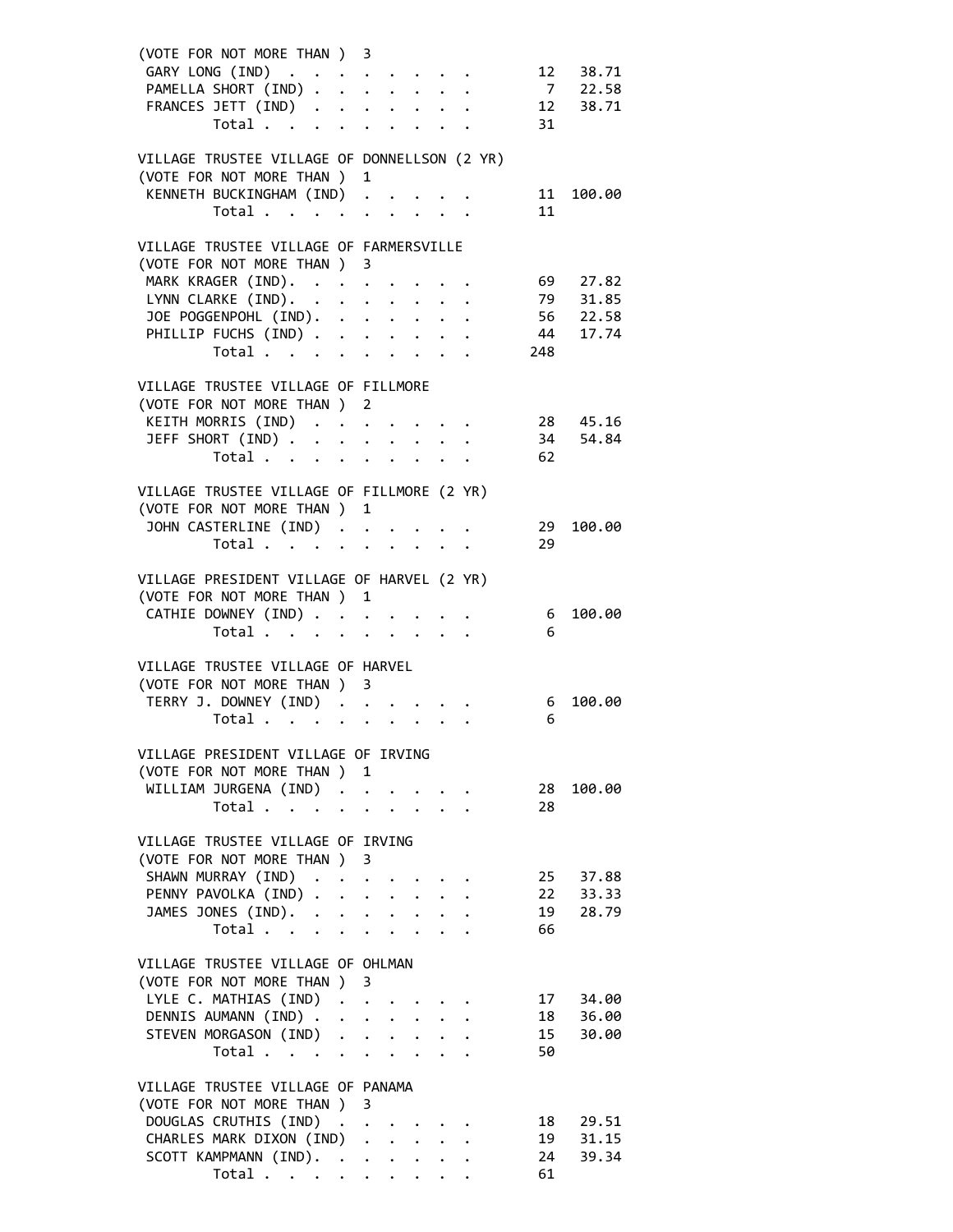| VILLAGE TRUSTEE VILLAGE OF PANAMA (2 YR)                           |  |  |                |                    |
|--------------------------------------------------------------------|--|--|----------------|--------------------|
| (VOTE FOR NOT MORE THAN ) 1<br>DOUGLAS W. MARTIN (IND). 22 100.00  |  |  |                |                    |
| Total $\cdots$ $\cdots$ $\cdots$ $\cdots$                          |  |  | 22             |                    |
|                                                                    |  |  |                |                    |
| VILLAGE TRUSTEE VILLAGE OF RAYMOND                                 |  |  |                |                    |
| (VOTE FOR NOT MORE THAN ) 3                                        |  |  |                |                    |
| KATHY SUMMERS (IND) 103 31.89                                      |  |  |                |                    |
| DANIEL R. HOUGH (IND) 107 33.13                                    |  |  |                |                    |
| BILL KRAGER (IND).<br>Total                                        |  |  |                | 113 34.98          |
|                                                                    |  |  | 323            |                    |
|                                                                    |  |  |                |                    |
| VILLAGE TRUSTEE VILLAGE OF SCHRAM CITY                             |  |  |                |                    |
| (VOTE FOR NOT MORE THAN ) 3                                        |  |  |                |                    |
| EARL D. ELLER (IND) 30 30.30                                       |  |  |                |                    |
| PATRICIA M. RHOADES (IND) 30 30.30                                 |  |  |                |                    |
| KEVIN TUETKEN (IND)                                                |  |  |                | 39 39.39           |
| Total $\cdots$ $\cdots$ $\cdots$                                   |  |  | 99             |                    |
|                                                                    |  |  |                |                    |
| VILLAGE TRUSTEE VILLAGE OF TAYLOR SPRINGS                          |  |  |                |                    |
| (VOTE FOR NOT MORE THAN ) 3                                        |  |  |                |                    |
| MICHAEL GONZALEZ (IND)                                             |  |  | 47             | 100.00             |
| Total $\cdots$ $\cdots$ $\cdots$                                   |  |  | 47             |                    |
|                                                                    |  |  |                |                    |
| VILLAGE TRUSTEE VILLAGE OF TAYLOR SPRINGS (2 YR)                   |  |  |                |                    |
| (VOTE FOR NOT MORE THAN ) 1                                        |  |  |                |                    |
| NO CANDIDATE FILED                                                 |  |  | 0              |                    |
|                                                                    |  |  |                |                    |
| VILLAGE TRUSTEE VILLAGE OF WAGGONER<br>(VOTE FOR NOT MORE THAN ) 3 |  |  |                |                    |
| TAMMY PRICE (IND).                                                 |  |  |                | 13 37.14           |
| DAVID A. POPE (IND)                                                |  |  |                |                    |
| TANYA HOBSON (IND)                                                 |  |  | 11             | 11 31.43<br>31.43  |
| Total $\cdots$ $\cdots$ $\cdots$                                   |  |  | 35             |                    |
|                                                                    |  |  |                |                    |
| VILLAGE TRUSTEE VILLAGE OF WALSHVILLE                              |  |  |                |                    |
| (VOTE FOR NOT MORE THAN ) 3                                        |  |  |                |                    |
| NO CANDIDATE FILED                                                 |  |  | 0              |                    |
|                                                                    |  |  |                |                    |
| VILLAGE TRUSTEE VILLAGE OF WALSHVILLE (2 YR)                       |  |  |                |                    |
| (VOTE FOR NOT MORE THAN ) 2                                        |  |  |                |                    |
| DENNIS HEGEL (IND)                                                 |  |  |                | 5 100.00           |
| Total                                                              |  |  | 5              |                    |
|                                                                    |  |  |                |                    |
| VILLAGE PRESIDENT VILLAGE OF WENONAH                               |  |  |                |                    |
| (VOTE FOR NOT MORE THAN ) 1                                        |  |  |                |                    |
| JEFFREY SANDERS (IND)                                              |  |  | $\overline{4}$ | 100.00             |
| Total                                                              |  |  | 4              |                    |
|                                                                    |  |  |                |                    |
| VILLAGE TRUSTEE VILLAGE OF WENONAH                                 |  |  |                |                    |
| (VOTE FOR NOT MORE THAN ) 3                                        |  |  |                |                    |
| RICHARD WAGGONER (IND)                                             |  |  | 6              | 50.00              |
| KARLA OLTMANNS (IND).                                              |  |  | 6              | 50.00              |
| Total $\cdots$ $\cdots$ $\cdots$                                   |  |  | 12             |                    |
|                                                                    |  |  |                |                    |
| VILLAGE TRUSTEE VILLAGE OF WENONAH (2 YR)                          |  |  |                |                    |
| (VOTE FOR NOT MORE THAN ) 1                                        |  |  |                |                    |
| NO CANDIDATE FILED                                                 |  |  | 0              |                    |
|                                                                    |  |  |                |                    |
| PARK COMMISSIONER LITCHFIELD PARK DISTRICT                         |  |  |                |                    |
| (VOTE FOR NOT MORE THAN ) 3                                        |  |  |                |                    |
| GERALD RUSSELL CHAMBERS.                                           |  |  | 614            | 505 45.13<br>54.87 |
| RENEE WYNN<br>Total $\qquad$                                       |  |  | 1,119          |                    |
|                                                                    |  |  |                |                    |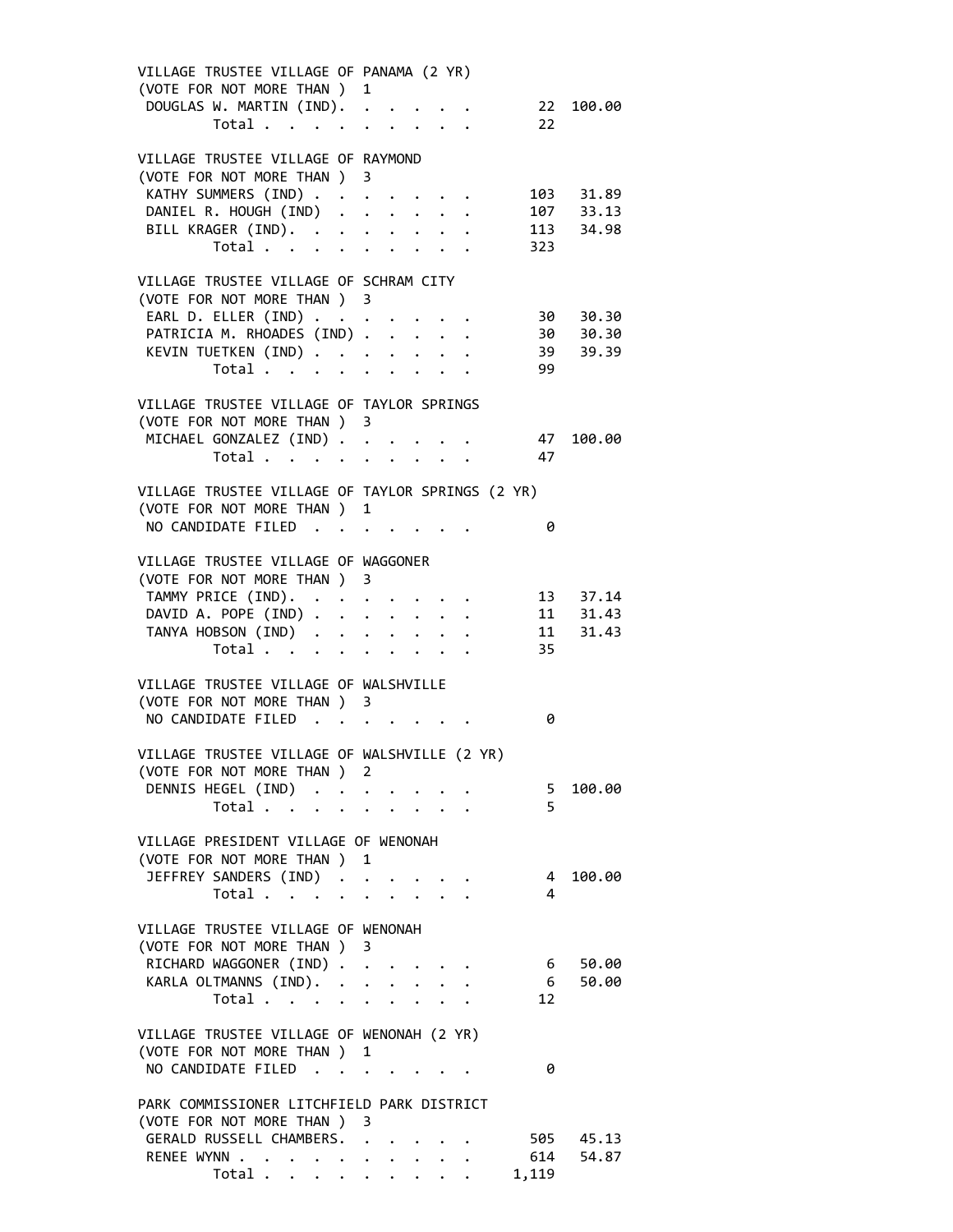| PARK COMMISSIONER LITCHFIELD PARK DISTRICT (2 YR)      |  |                      |                      |                                                                          |                                     |
|--------------------------------------------------------|--|----------------------|----------------------|--------------------------------------------------------------------------|-------------------------------------|
| (VOTE FOR NOT MORE THAN ) 1                            |  |                      |                      |                                                                          |                                     |
| NO CANDIDATE FILED                                     |  |                      |                      | 0                                                                        |                                     |
|                                                        |  |                      |                      |                                                                          |                                     |
| PARK COMMISSIONER NOKOMIS MEMORIAL PARK DISTRICT       |  |                      |                      |                                                                          |                                     |
| (VOTE FOR NOT MORE THAN ) 2                            |  |                      |                      |                                                                          |                                     |
| BRAD JANSSEN 468 49.42                                 |  |                      |                      |                                                                          |                                     |
| DENNIS O'MALLEY JR. 479                                |  |                      |                      |                                                                          | 50.58                               |
| Total $\cdots$ $\cdots$ $\cdots$                       |  |                      |                      | 947                                                                      |                                     |
|                                                        |  |                      |                      |                                                                          |                                     |
| PARK COMMISSIONER PITMAN TOWNSHIP PARK DISTRICT        |  |                      |                      |                                                                          |                                     |
| (VOTE FOR NOT MORE THAN ) 2                            |  |                      |                      |                                                                          |                                     |
| JIMMIE HITCHINGS                                       |  |                      |                      | 41 48.81                                                                 |                                     |
| MARGARET MILLBURG.                                     |  |                      |                      |                                                                          | 43 51.19                            |
|                                                        |  |                      |                      | Total 84                                                                 |                                     |
|                                                        |  |                      |                      |                                                                          |                                     |
| PARK COMMISSIONER RAYMOND PARK DISTRICT                |  |                      |                      |                                                                          |                                     |
| (VOTE FOR NOT MORE THAN ) 2                            |  |                      |                      |                                                                          |                                     |
| DAN MULCH<br>JOHN TERNEUS                              |  |                      |                      | $\mathbf{r}$ , $\mathbf{r}$ , $\mathbf{r}$ , $\mathbf{r}$ , $\mathbf{r}$ | 116 51.56<br>109 48.44              |
| Total $\cdot$                                          |  |                      |                      | 225                                                                      |                                     |
|                                                        |  |                      |                      |                                                                          |                                     |
|                                                        |  |                      |                      |                                                                          |                                     |
| LIBRARY TRUSTEE DOYLE PUBLIC LIBRARY                   |  |                      |                      |                                                                          |                                     |
| (VOTE FOR NOT MORE THAN ) 3                            |  |                      |                      |                                                                          |                                     |
| CHERYL ANN NOLLER.                                     |  |                      |                      |                                                                          |                                     |
| JANECE NEUNABER<br>VIRGINIA L. McCULLERS               |  |                      |                      |                                                                          | 173 34.60<br>177 35.40<br>150 30.00 |
|                                                        |  | $\ddot{\phantom{0}}$ | $\ddot{\phantom{1}}$ |                                                                          |                                     |
| Total                                                  |  |                      |                      | 500                                                                      |                                     |
|                                                        |  |                      |                      |                                                                          |                                     |
| LIBRARY TRUSTEE DOYLE PUBLIC LIBRARY (2 YR)            |  |                      |                      |                                                                          |                                     |
| (VOTE FOR NOT MORE THAN ) 1                            |  |                      |                      |                                                                          |                                     |
| KAITLIN BERGSCHNEIDER 209 100.00                       |  |                      |                      |                                                                          |                                     |
|                                                        |  |                      |                      | Total 209                                                                |                                     |
| LIBRARY TRUSTEE FARMERSVILLE-WAGGONER LIBRARY (6 YR)   |  |                      |                      |                                                                          |                                     |
| (VOTE FOR NOT MORE THAN ) 2                            |  |                      |                      |                                                                          |                                     |
| GAIL KRAUS 140 51.28                                   |  |                      |                      |                                                                          |                                     |
| ASHLEIGH ROCKWELL. 133                                 |  |                      |                      |                                                                          | 48.72                               |
|                                                        |  |                      |                      | Total 273                                                                |                                     |
|                                                        |  |                      |                      |                                                                          |                                     |
| LIBRARY TRUSTEE FARMERSVILLE-WAGGONER LIBRARY (4 YR)   |  |                      |                      |                                                                          |                                     |
| (VOTE FOR NOT MORE THAN ) 1                            |  |                      |                      |                                                                          |                                     |
| CARRIE MATTHEWS                                        |  |                      |                      | 145                                                                      | 100.00                              |
| Total                                                  |  |                      |                      | 145                                                                      |                                     |
|                                                        |  |                      |                      |                                                                          |                                     |
| LIBRARY TRUSTEE GRAND PRAIRIE OF THE WEST LIBRARY      |  |                      |                      |                                                                          |                                     |
| (VOTE FOR NOT MORE THAN ) 4                            |  |                      |                      |                                                                          |                                     |
| JOANNE WILLARD.                                        |  |                      |                      | $\mathbf{2}$                                                             | 25.00                               |
| SANDRA HELMERICHS.                                     |  |                      |                      |                                                                          | 25.00                               |
| GLORIA LESKOVISEK.                                     |  |                      |                      | $\frac{2}{2}$                                                            | 25.00                               |
| EUGENA BAKER AUSTIN                                    |  |                      |                      | $2^{\circ}$                                                              | 25.00                               |
| Total                                                  |  |                      |                      | 8                                                                        |                                     |
|                                                        |  |                      |                      |                                                                          |                                     |
| LIBRARY TRUSTEE HILLSBORO AREA PUBLIC LIBRARY DISTRICT |  |                      |                      |                                                                          |                                     |
| (VOTE FOR NOT MORE THAN ) 7                            |  |                      |                      |                                                                          |                                     |
| LETITIA "TISH" SPELBRING                               |  |                      |                      | 406                                                                      | 13.38                               |
| THERESA ANN TRADER                                     |  |                      |                      | 390                                                                      | 12.85                               |
| CAROLYN A. MEIER                                       |  |                      |                      | 441                                                                      | 14.54                               |
| BARBARA A. MULCH                                       |  |                      |                      | 487                                                                      | 16.05                               |
| JUDITH M. ALBRACHT                                     |  |                      |                      | 445                                                                      | 14.67                               |
| MICHELLE BALLA.                                        |  |                      |                      | 399                                                                      | 13.15                               |
| CAROL NAYLOR                                           |  |                      |                      | 466                                                                      | 15.36                               |
| Total $\cdots$ $\cdots$ $\cdots$ $\cdots$              |  |                      |                      | 3,034                                                                    |                                     |
|                                                        |  |                      |                      |                                                                          |                                     |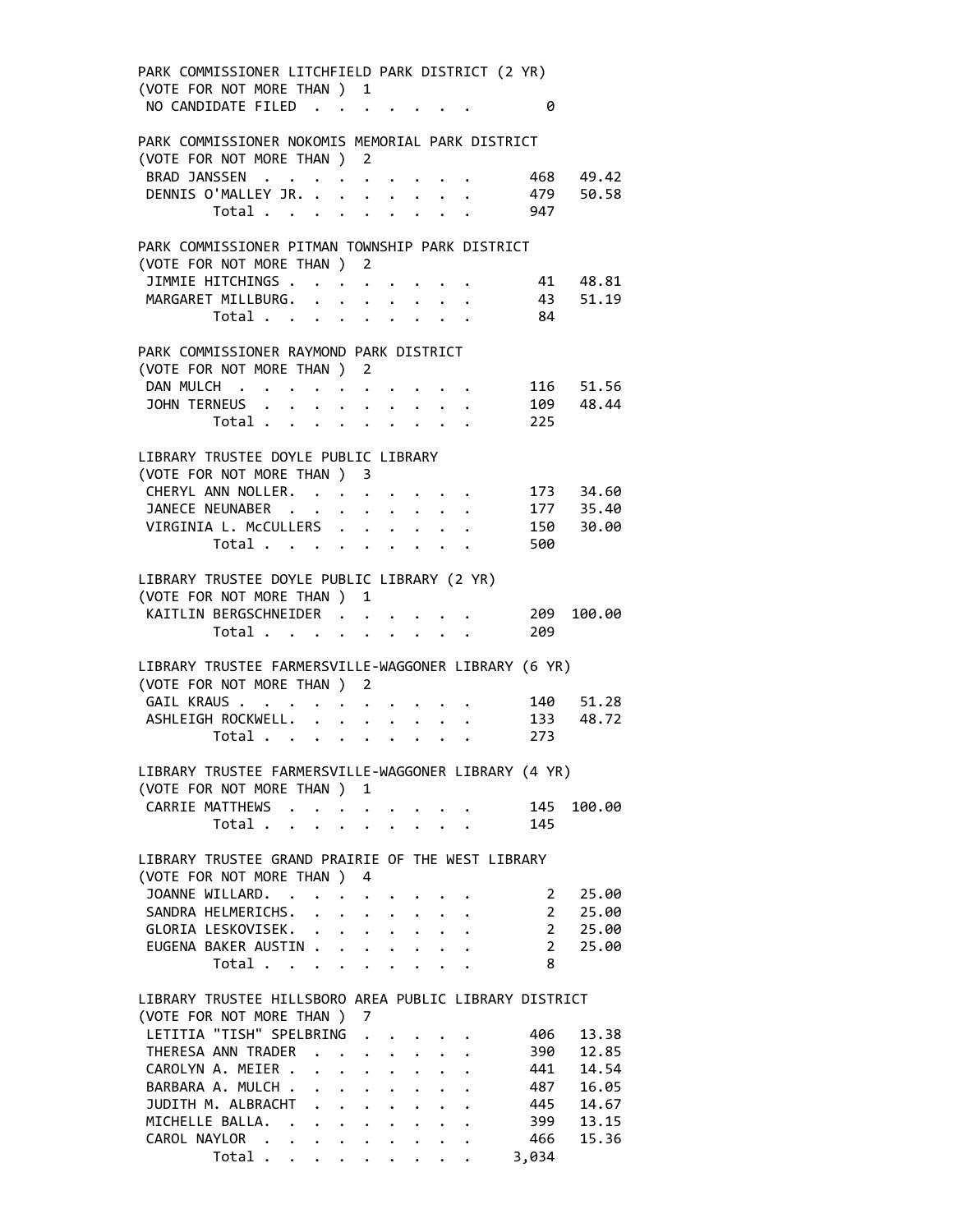| LIBRARY TRUSTEE DISTRICT LITCHFIELD PUBLIC LIBRARY |                                  |                                          |                                                                     |   |                      |  |  |                         |           |
|----------------------------------------------------|----------------------------------|------------------------------------------|---------------------------------------------------------------------|---|----------------------|--|--|-------------------------|-----------|
| (VOTE FOR NOT MORE THAN ) 3                        |                                  |                                          |                                                                     |   |                      |  |  |                         |           |
| MARY H. SCHNEIDER. 723 28.23                       |                                  |                                          |                                                                     |   |                      |  |  |                         |           |
| VICKIE LOVELLETTE.                                 |                                  |                                          |                                                                     |   |                      |  |  |                         | 914 35.69 |
| CAROL SNEED. 924                                   |                                  |                                          |                                                                     |   |                      |  |  |                         | 36.08     |
|                                                    |                                  |                                          |                                                                     |   |                      |  |  | Total 2,561             |           |
|                                                    |                                  |                                          |                                                                     |   |                      |  |  |                         |           |
| LIBRARY TRUSTEE NOKOMIS TOWNSHIP LIBRARY (6 YR)    |                                  |                                          |                                                                     |   |                      |  |  |                         |           |
| (VOTE FOR NOT MORE THAN ) 3                        |                                  |                                          |                                                                     |   |                      |  |  |                         |           |
| CYNTHIA CROWE 463 55.45                            |                                  |                                          |                                                                     |   |                      |  |  |                         |           |
| ABIGAIL HUFF                                       |                                  |                                          |                                                                     |   |                      |  |  |                         | 372 44.55 |
|                                                    |                                  |                                          |                                                                     |   |                      |  |  | Total 835               |           |
|                                                    |                                  |                                          |                                                                     |   |                      |  |  |                         |           |
| LIBRARY TRUSTEE NOKOMIS TOWNSHIP LIBRARY (4 YR)    |                                  |                                          |                                                                     |   |                      |  |  |                         |           |
| (VOTE FOR NOT MORE THAN ) 1                        |                                  |                                          |                                                                     |   |                      |  |  |                         |           |
| JUDY T. RUPERT.                                    |                                  |                                          |                                                                     |   |                      |  |  | 577                     | 100.00    |
|                                                    | Total $\cdots$ $\cdots$ $\cdots$ |                                          |                                                                     |   |                      |  |  | 577                     |           |
|                                                    |                                  |                                          |                                                                     |   |                      |  |  |                         |           |
| LIBRARY TRUSTEE NOKOMIS TOWNSHIP LIBRARY (2 YR)    |                                  |                                          |                                                                     |   |                      |  |  |                         |           |
| (VOTE FOR NOT MORE THAN ) 1                        |                                  |                                          |                                                                     |   |                      |  |  |                         |           |
| NO CANDIDATE FILED                                 |                                  |                                          |                                                                     |   |                      |  |  | 0                       |           |
|                                                    |                                  |                                          |                                                                     |   |                      |  |  |                         |           |
| LIBRARY TRUSTEE WITT TOWNSHIP LIBRARY              |                                  |                                          |                                                                     |   |                      |  |  |                         |           |
| (VOTE FOR NOT MORE THAN ) 3                        |                                  |                                          |                                                                     |   |                      |  |  |                         |           |
| ROSALIE KING                                       |                                  |                                          |                                                                     |   |                      |  |  | 75                      | 29.53     |
| DOROTHY A. NEISLER                                 |                                  |                                          |                                                                     |   |                      |  |  |                         | 91 35.83  |
| SALLY MEYER.                                       |                                  |                                          |                                                                     |   |                      |  |  |                         | 88 34.65  |
|                                                    |                                  |                                          |                                                                     |   |                      |  |  | Total 254               |           |
|                                                    |                                  |                                          |                                                                     |   |                      |  |  |                         |           |
| BOARD OF EDUCATION AUBURN CUSD 10                  |                                  |                                          |                                                                     |   |                      |  |  |                         |           |
| (VOTE FOR NOT MORE THAN ) 3                        |                                  |                                          |                                                                     |   |                      |  |  |                         |           |
| BRADLEY A. SMITH                                   |                                  |                                          |                                                                     |   |                      |  |  | 0                       |           |
| JOHN MEGGINSON.                                    |                                  |                                          |                                                                     |   |                      |  |  | 0                       |           |
| WAYNE ALLEN JONES.                                 |                                  |                                          |                                                                     |   |                      |  |  | 0                       |           |
| CARL KESSLER                                       |                                  |                                          |                                                                     |   |                      |  |  | $\overline{\mathbf{1}}$ | 100.00    |
|                                                    | Total                            |                                          |                                                                     |   |                      |  |  | $\mathbf{1}$            |           |
|                                                    |                                  |                                          |                                                                     |   |                      |  |  |                         |           |
| BOARD OF EDUCATION BOND COUNTY CUSD 2              |                                  |                                          |                                                                     |   |                      |  |  |                         |           |
| (VOTE FOR NOT MORE THAN ) 3                        |                                  |                                          |                                                                     |   |                      |  |  |                         |           |
|                                                    |                                  |                                          |                                                                     |   |                      |  |  | 0                       |           |
| RANDI WORKMAN<br>NATHAN PRATER.                    |                                  |                                          |                                                                     |   |                      |  |  |                         |           |
| WRITE-IN.                                          |                                  |                                          |                                                                     |   |                      |  |  | 0<br>0                  |           |
|                                                    | $\sim$                           |                                          |                                                                     |   |                      |  |  |                         |           |
| BOARD OF EDUCATION HIGHLAND CUSD 5                 |                                  |                                          |                                                                     |   |                      |  |  |                         |           |
| (VOTE FOR NOT MORE THAN)                           |                                  |                                          |                                                                     | 3 |                      |  |  |                         |           |
|                                                    |                                  |                                          |                                                                     |   |                      |  |  |                         |           |
| ROBERT E. MILLER                                   |                                  |                                          |                                                                     |   | $\sim$ $\sim$ $\sim$ |  |  | 0                       |           |
| JOE MOTT.                                          | $\sim$                           |                                          |                                                                     |   |                      |  |  | 0                       |           |
|                                                    |                                  |                                          |                                                                     |   |                      |  |  |                         |           |
| BOARD OF EDUCATION HILLSBORO CUSD 3                |                                  |                                          |                                                                     |   |                      |  |  |                         |           |
| (VOTE FOR NOT MORE THAN)                           |                                  |                                          |                                                                     | 4 |                      |  |  |                         |           |
| BARBARA ADAMS.                                     |                                  |                                          | $\bullet$ .<br><br><br><br><br><br><br><br><br><br><br><br><br><br> |   |                      |  |  | 770                     | 19.08     |
| CRAIG SCROGGINS                                    |                                  |                                          |                                                                     |   |                      |  |  | 430                     | 10.66     |
| ED ERVIN.                                          |                                  | $\bullet$                                | $\bullet$ .<br><br><br><br><br><br><br><br><br><br><br><br><br>     |   |                      |  |  | 601                     | 14.89     |
| DAN TESTER                                         |                                  | $\mathbf{r} = \mathbf{r} + \mathbf{r}$ . |                                                                     |   |                      |  |  | 660                     | 16.36     |
| MATTHEW LENTZ                                      |                                  |                                          | $\ddot{\phantom{1}}$                                                |   |                      |  |  | 903                     | 22.38     |
| BRYCE RUPERT.                                      |                                  |                                          | $\ddot{\phantom{a}}$                                                |   |                      |  |  | 671                     | 16.63     |
|                                                    | Total .                          |                                          |                                                                     |   |                      |  |  | 4,035                   |           |
|                                                    |                                  |                                          |                                                                     |   |                      |  |  |                         |           |
| BOARD OF EDUCATION LITCHFIELD CUSD 12 (2 YR)       |                                  |                                          |                                                                     |   |                      |  |  |                         |           |
| (VOTE FOR NOT MORE THAN)                           |                                  |                                          |                                                                     | 1 |                      |  |  |                         |           |
| JULIE ABEL                                         |                                  |                                          |                                                                     |   |                      |  |  | 652                     | 56.21     |
| SARA ZUMWALT                                       |                                  |                                          |                                                                     |   |                      |  |  | 508                     | 43.79     |
|                                                    | Total $\cdots$ $\cdots$ $\cdots$ |                                          |                                                                     |   |                      |  |  | 1,160                   |           |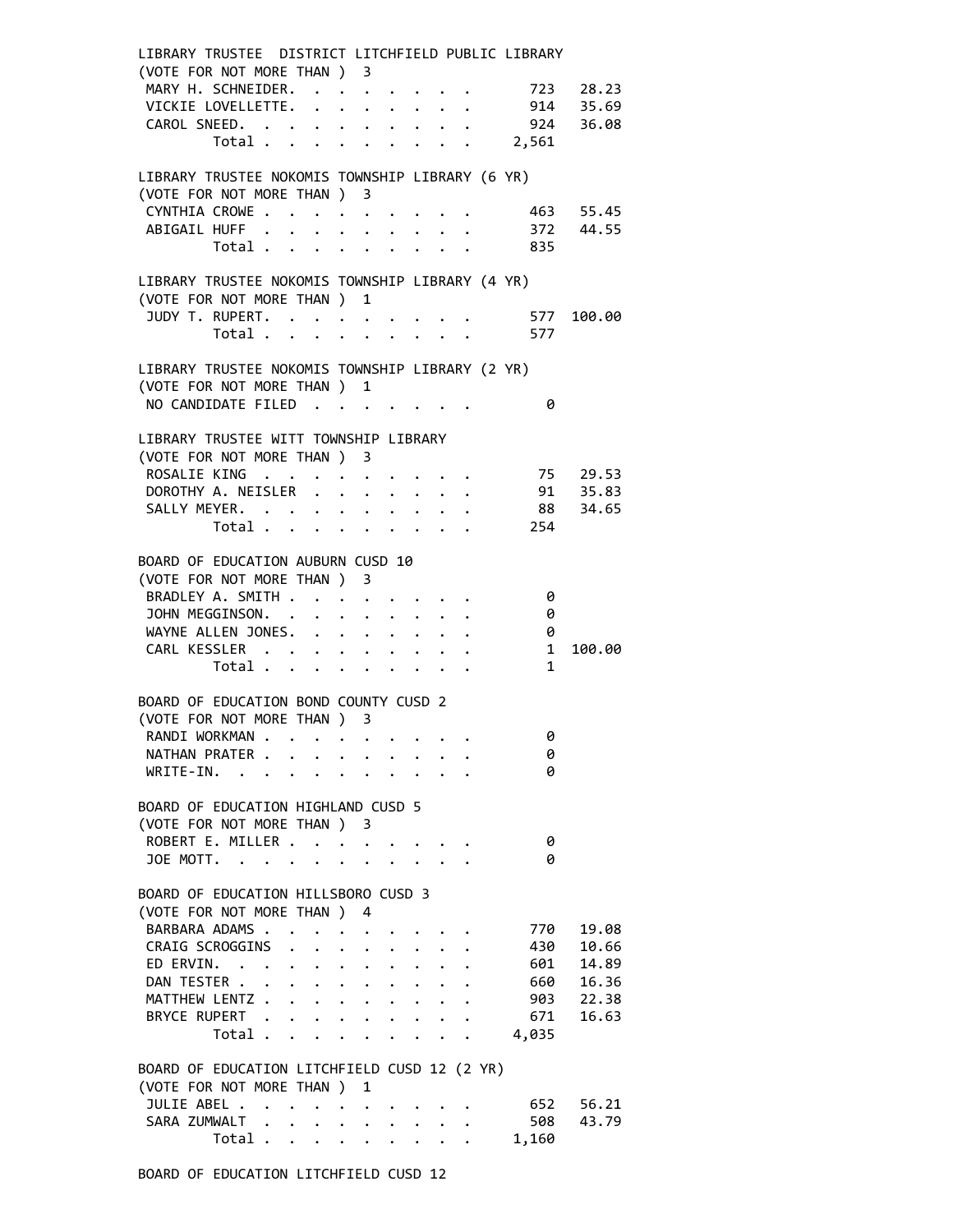|  | (VOTE FOR NOT MORE THAN ) 4                         |  |                      |                 |  |                          |          |  |
|--|-----------------------------------------------------|--|----------------------|-----------------|--|--------------------------|----------|--|
|  | MEG WERTIN<br>DENNIS SCOBBIE.                       |  |                      |                 |  |                          | 219 5.08 |  |
|  |                                                     |  |                      |                 |  | 452                      | 10.48    |  |
|  | JIM ODLE SR. 465                                    |  |                      |                 |  |                          | 10.78    |  |
|  | MARK E. BLOOME. 490                                 |  |                      |                 |  |                          | 11.36    |  |
|  | MICHAEL F. FLEMING 1,088                            |  |                      |                 |  |                          | 25.23    |  |
|  | JENNIFER REID                                       |  |                      |                 |  | 452                      | 10.48    |  |
|  | DAVID BELUSKO                                       |  |                      |                 |  | 538                      | 12.47    |  |
|  |                                                     |  |                      |                 |  |                          |          |  |
|  |                                                     |  |                      |                 |  |                          |          |  |
|  | MATT BELUSKO 107<br>VALERIE CAIN 502<br>Total 4,313 |  |                      |                 |  |                          |          |  |
|  |                                                     |  |                      |                 |  |                          |          |  |
|  | BOARD OF EDUCATION MORRISONVILLE CUSD 1             |  |                      |                 |  |                          |          |  |
|  | (VOTE FOR NOT MORE THAN ) 4                         |  |                      |                 |  |                          |          |  |
|  | DALE W. BROCKAMP 5                                  |  |                      |                 |  |                          | 26.32    |  |
|  | GERALD GOEBEL                                       |  |                      |                 |  | 5 <sub>5</sub>           | 26.32    |  |
|  | ED GOEBEL                                           |  |                      |                 |  | $\overline{4}$           | 21.05    |  |
|  | ROBERTA HARKER.                                     |  |                      |                 |  | $\overline{5}$           | 26.32    |  |
|  | Total                                               |  |                      |                 |  | 19                       |          |  |
|  |                                                     |  |                      |                 |  |                          |          |  |
|  | BOARD OF EDUCATION MOUNT OLIVE CUSD 5               |  |                      |                 |  |                          |          |  |
|  | (VOTE FOR NOT MORE THAN ) 4                         |  |                      |                 |  |                          |          |  |
|  | STEVEN REMER 4                                      |  |                      |                 |  |                          | 21.05    |  |
|  | JOHN M. SKERTICH                                    |  |                      |                 |  | $\overline{\phantom{0}}$ | 26.32    |  |
|  | CAROL SUE RIMAR                                     |  |                      |                 |  |                          | 26.32    |  |
|  | DAVID C. BRUNNWORTH                                 |  |                      |                 |  | $\frac{5}{5}$            | 26.32    |  |
|  | Total $\cdots$ $\cdots$ $\cdots$                    |  |                      |                 |  | 19                       |          |  |
|  |                                                     |  |                      |                 |  |                          |          |  |
|  | BOARD OF EDUCATION NOKOMIS CUSD 22                  |  |                      |                 |  |                          |          |  |
|  | (VOTE FOR NOT MORE THAN ) 3                         |  |                      |                 |  |                          |          |  |
|  | JOSEPH V. GASPARICH                                 |  |                      |                 |  | 477                      | 21.56    |  |
|  | JULIA CROWE.                                        |  |                      |                 |  |                          | 18.72    |  |
|  | CARL J. KETTELKAMP                                  |  |                      |                 |  | 414<br>310<br>376        | 14.01    |  |
|  | BEN TARTER                                          |  |                      |                 |  |                          | 17.00    |  |
|  | CHAD RUPPERT                                        |  |                      |                 |  | 392                      | 17.72    |  |
|  | DAVID SCHWEIZER                                     |  |                      |                 |  | 243                      | 10.99    |  |
|  | Total 2,212                                         |  |                      |                 |  |                          |          |  |
|  |                                                     |  |                      |                 |  |                          |          |  |
|  | BOARD OF EDUCATION NORTH MACOUPIN CUSD 34 - SUB 6   |  |                      |                 |  |                          |          |  |
|  | (VOTE FOR NOT MORE THAN ) 1                         |  |                      |                 |  |                          |          |  |
|  | DAVID SPANN.                                        |  |                      |                 |  | 0                        |          |  |
|  |                                                     |  |                      |                 |  |                          |          |  |
|  | BOARD OF EDUCATION PANA CUSD 8 (2 YR)               |  |                      |                 |  |                          |          |  |
|  | (VOTE FOR NOT MORE THAN ) 1                         |  |                      |                 |  |                          |          |  |
|  | MARK BEYERS.                                        |  |                      |                 |  | 5                        | 100.00   |  |
|  | Total $\cdots$ $\cdots$ $\cdots$ $\cdots$           |  |                      |                 |  | 5                        |          |  |
|  |                                                     |  |                      |                 |  |                          |          |  |
|  | BOARD OF EDUCATION PANA CUSD 8                      |  |                      |                 |  |                          |          |  |
|  | (VOTE FOR NOT MORE THAN ) 4                         |  |                      |                 |  |                          |          |  |
|  | JON "DOUG" KIRKBRIDE.                               |  |                      |                 |  | 4                        | 25.00    |  |
|  | JAMES E. MOON                                       |  | $\ddot{\phantom{a}}$ | $\cdot$ $\cdot$ |  | $\overline{\mathbf{3}}$  | 18.75    |  |
|  | CRAIG W. DEERE.                                     |  |                      |                 |  | 5 <sub>5</sub>           | 31.25    |  |
|  | AARON BARRINGER                                     |  |                      |                 |  | 0                        |          |  |
|  | JERRY R. VERNON                                     |  |                      |                 |  | - 0                      |          |  |
|  | ANN DORN.                                           |  |                      |                 |  | $\overline{4}$           | 25.00    |  |
|  | Total $\cdots$ $\cdots$ $\cdots$                    |  |                      |                 |  | 16                       |          |  |
|  |                                                     |  |                      |                 |  |                          |          |  |
|  | BOARD OF EDUCATION PANHANDLE CUSD 2 (2 YR)          |  |                      |                 |  |                          |          |  |
|  | (VOTE FOR NOT MORE THAN ) 1                         |  |                      |                 |  |                          |          |  |
|  | SHANE M. GILPIN                                     |  |                      |                 |  | 118                      | 30.33    |  |
|  | GABE J. POPE                                        |  |                      |                 |  | 271                      | 69.67    |  |
|  | Total $\cdots$ $\cdots$ $\cdots$                    |  |                      |                 |  | 389                      |          |  |
|  |                                                     |  |                      |                 |  |                          |          |  |
|  |                                                     |  |                      |                 |  |                          |          |  |

 BOARD OF EDUCATION PANHANDLE CUSD 2 (VOTE FOR NOT MORE THAN ) 4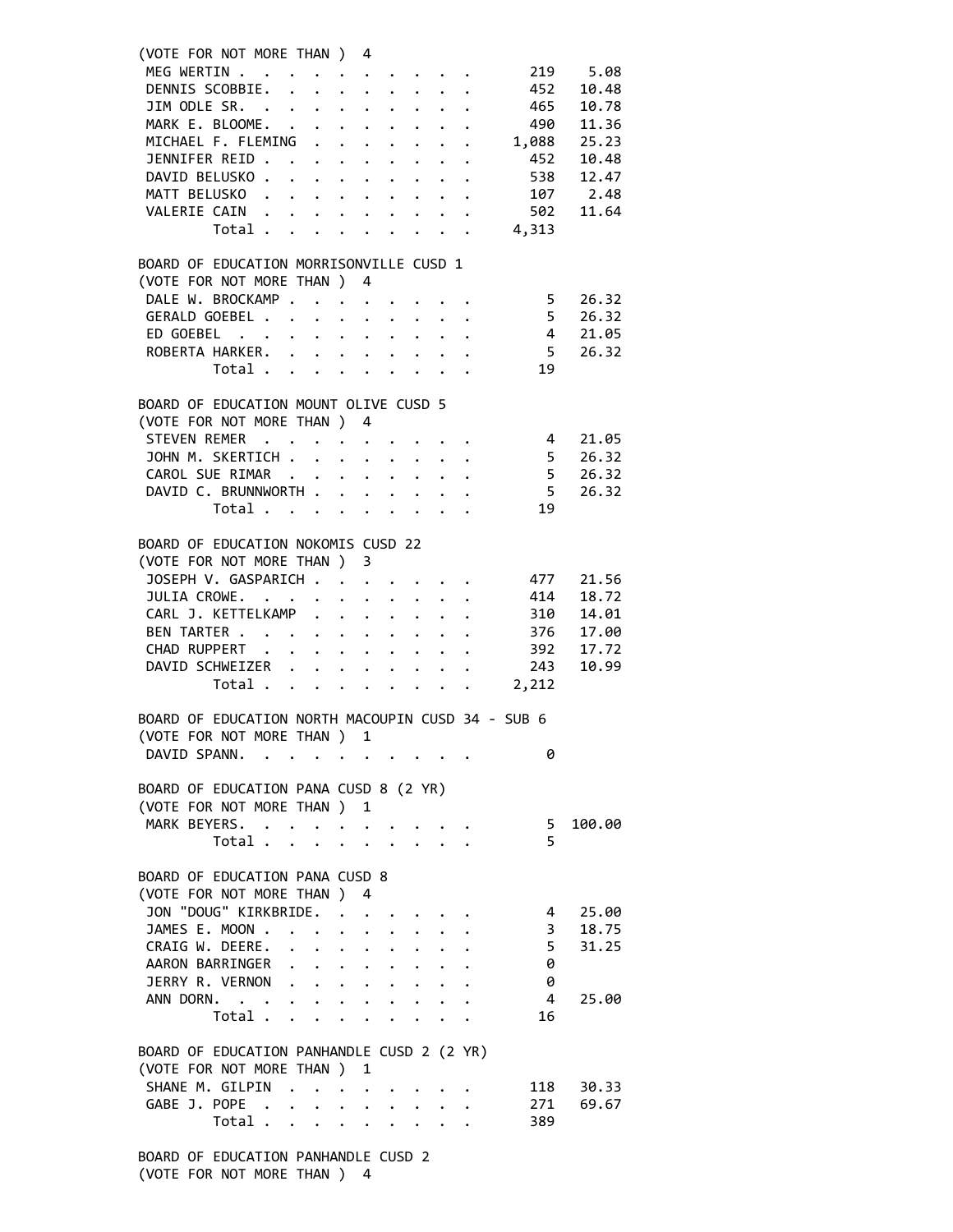| LINDA J. BROWN.                                                                                                            |              |                      |                                                                  |              | 250                     | 18.97              |
|----------------------------------------------------------------------------------------------------------------------------|--------------|----------------------|------------------------------------------------------------------|--------------|-------------------------|--------------------|
| DANA PITCHFORD.                                                                                                            |              |                      |                                                                  |              |                         | 313 23.75          |
| DARRIN DAUGHERTY 243 18.44                                                                                                 |              |                      |                                                                  |              |                         |                    |
| TERESA M. PAYNE 227 17.22                                                                                                  |              |                      |                                                                  |              |                         |                    |
| BRETT SLIGHTOM. 285 21.62                                                                                                  |              |                      |                                                                  |              |                         |                    |
| Total 1,318                                                                                                                |              |                      |                                                                  |              |                         |                    |
|                                                                                                                            |              |                      |                                                                  |              |                         |                    |
| BOARD OF EDUCATION PAWNEE CUSD 11                                                                                          |              |                      |                                                                  |              |                         |                    |
| (VOTE FOR NOT MORE THAN ) 3                                                                                                |              |                      |                                                                  |              |                         |                    |
| STEVEN KERN. 1                                                                                                             |              |                      |                                                                  |              |                         |                    |
|                                                                                                                            |              |                      |                                                                  |              |                         | 50.00              |
| AMY WORT.                                                                                                                  |              |                      |                                                                  |              | 0                       |                    |
| JOSHUA WARD.                                                                                                               |              |                      |                                                                  |              | 1                       | 50.00              |
| Total $\cdots$ $\cdots$ $\cdots$                                                                                           |              |                      |                                                                  |              | 2                       |                    |
|                                                                                                                            |              |                      |                                                                  |              |                         |                    |
| BOARD OF EDUCATION RAMSEY CUSD 204                                                                                         |              |                      |                                                                  |              |                         |                    |
| (VOTE FOR NOT MORE THAN ) 3                                                                                                |              |                      |                                                                  |              |                         |                    |
| RODNEY HUNT.                                                                                                               |              |                      |                                                                  |              | $\overline{\mathbf{1}}$ | 100.00             |
| ALLEN MARLEY                                                                                                               |              |                      |                                                                  |              | 0                       |                    |
| Total                                                                                                                      |              |                      |                                                                  |              | $\mathbf{1}$            |                    |
|                                                                                                                            |              |                      |                                                                  |              |                         |                    |
| BOARD OF EDUCATION VANDALIA CUSD 203 (2 YR)                                                                                |              |                      |                                                                  |              |                         |                    |
| (VOTE FOR NOT MORE THAN ) 1                                                                                                |              |                      |                                                                  |              |                         |                    |
| DUSTIN MURRAY                                                                                                              |              |                      |                                                                  |              |                         | 8 50.00            |
| KEVIN L. SATTERTHWAITE                                                                                                     |              |                      |                                                                  |              |                         |                    |
|                                                                                                                            |              |                      |                                                                  |              |                         | 6 37.50<br>2 12.50 |
| JEFF ISRINGHAUSEN.<br>Total                                                                                                |              |                      |                                                                  |              | 16                      |                    |
|                                                                                                                            |              |                      |                                                                  |              |                         |                    |
|                                                                                                                            |              |                      |                                                                  |              |                         |                    |
| BOARD OF EDUCATION VANDALIA CUSD 203                                                                                       |              |                      |                                                                  |              |                         |                    |
| (VOTE FOR NOT MORE THAN ) 3                                                                                                |              |                      |                                                                  |              |                         |                    |
| JUDY ANN WASMUTH 5 12.82                                                                                                   |              |                      |                                                                  |              |                         |                    |
| JAY SMITH 1 2.56                                                                                                           |              |                      |                                                                  |              |                         |                    |
|                                                                                                                            |              |                      |                                                                  |              |                         |                    |
|                                                                                                                            |              |                      |                                                                  |              |                         |                    |
| ADAM R. BRAUN 8 20.51<br>JOSEPH G. SCHAAL 1 2.56<br>MATTHEW "MATT" HALL 5 12.82<br>JOSEPH G. SCHAAL<br>MATTHEW "MATT" HALL |              |                      |                                                                  |              |                         |                    |
| CRAIG HART                                                                                                                 |              |                      |                                                                  |              |                         | $1 \quad 2.56$     |
| RYAN LEWIS 18                                                                                                              |              |                      |                                                                  |              |                         | 46.15              |
| Total $\cdots$ $\cdots$ $\cdots$                                                                                           |              |                      |                                                                  |              | 39                      |                    |
|                                                                                                                            |              |                      |                                                                  |              |                         |                    |
| TRUSTEES KASKASKIA COMMUNTY COLLEGE                                                                                        |              |                      |                                                                  |              |                         |                    |
| KASKASKIA COMMUNITY COLLEGE DISTRICT 501                                                                                   |              |                      |                                                                  |              |                         |                    |
|                                                                                                                            |              |                      |                                                                  |              |                         |                    |
| (VOTE FOR NOT MORE THAN ) 2                                                                                                |              |                      |                                                                  |              |                         |                    |
| LINDA S. STOVER                                                                                                            |              |                      | $\mathbf{r} = \mathbf{r} + \mathbf{r} + \mathbf{r} + \mathbf{r}$ |              | 8                       | 50.00              |
| BILL HAWLEY.                                                                                                               |              |                      |                                                                  |              | 8                       | 50.00              |
| Total                                                                                                                      |              | $\ddot{\phantom{0}}$ |                                                                  | $\mathbf{L}$ | 16                      |                    |
|                                                                                                                            |              |                      |                                                                  |              |                         |                    |
| TRUSTEES LAKE LAND COMM COLLEGE (6 YR)                                                                                     |              |                      |                                                                  |              |                         |                    |
| LAKE LAND COMMUNITY COLLEGE DISTRICT 517                                                                                   |              |                      |                                                                  |              |                         |                    |
| (VOTE FOR NOT MORE THAN ) 2                                                                                                |              |                      |                                                                  |              |                         |                    |
| DAVE STORM                                                                                                                 |              |                      |                                                                  |              | 4                       | 40.00              |
| KEVIN L. CURTIS                                                                                                            | $\mathbf{L}$ |                      | $\mathbf{L}^{\text{max}}$ , and $\mathbf{L}^{\text{max}}$        |              | 4                       | 40.00              |
| MEG YARGUS STEWARD                                                                                                         |              |                      |                                                                  |              | $2^{\circ}$             | 20.00              |
| Total                                                                                                                      |              |                      |                                                                  |              | 10                      |                    |
|                                                                                                                            |              |                      |                                                                  |              |                         |                    |
| TRUSTEES LAKE LAND COLLEGE (4 YR)                                                                                          |              |                      |                                                                  |              |                         |                    |
| LAKE LAND COMMUNITY COLLEGE DISTRICT 517                                                                                   |              |                      |                                                                  |              |                         |                    |
|                                                                                                                            |              |                      |                                                                  |              |                         |                    |
|                                                                                                                            |              |                      |                                                                  |              |                         |                    |
| (VOTE FOR NOT MORE THAN ) 1                                                                                                |              |                      |                                                                  |              |                         |                    |
| DENISE WALK.                                                                                                               |              |                      |                                                                  |              | 5                       | 100.00             |
| Total                                                                                                                      |              |                      |                                                                  |              | 5                       |                    |
|                                                                                                                            |              |                      |                                                                  |              |                         |                    |
| REGIONAL SUPERINTENDENT OF SCHOOLS (6 YR)                                                                                  |              |                      |                                                                  |              |                         |                    |
| BOND/CHRISTIAN/EFFINGHAM/FAYETTE/MONTGOMERY                                                                                |              |                      |                                                                  |              |                         |                    |
| (VOTE FOR NOT MORE THAN ) 2                                                                                                |              |                      |                                                                  |              |                         |                    |
| JULIE KNODLE                                                                                                               |              |                      |                                                                  |              | 2,996                   | 100.00             |